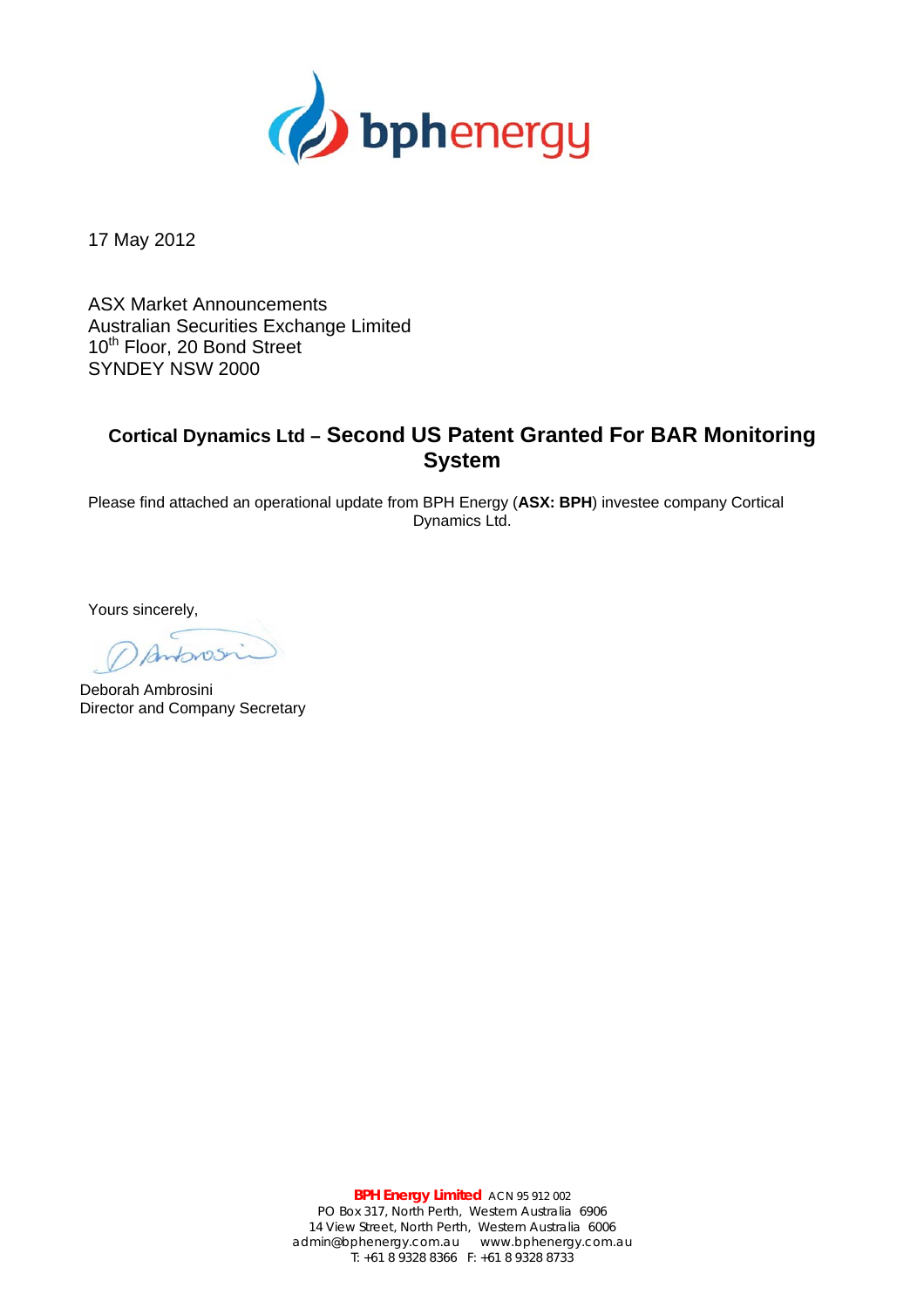

17 May 2012

ASX Market Announcements Australian Securities Exchange Limited 10<sup>th</sup> Floor, 20 Bond Street SYNDEY NSW 2000

## **Second US Patent Granted For BAR Monitoring System**

Cortical Dynamics Ltd ("**Cortica**l") an investee of BPH Energy Limited (ASX: **BPH**) is pleased to announce that a key patent relating to its Brain Anaesthesia Response (BAR) monitoring unit has been granted in the United States of America. Currently, Cortical has patents awarded in Australia, New Zealand, China, Japan and the United States. The issued patent entitled 'Brain function monitoring and display system', patent number 8,175,696 and is valid to November 2028.

Cortical has developed an extensive patent portfolio encapsulating the BAR monitoring unit, providing patent protection across a number of key brain monitoring markets. Cortical's chairman, Mr David Breeze said, 'We are very pleased with the granting of the second US patent to Cortical. The US is the largest EEG brain function monitoring market by country, and the grant of this second US patent significantly strengthens Cortical's IP and commercial strategy'.

## **About the BAR Monitor**

The BAR monitoring system measures a patient's brain electrical activity, the electroencephalogram (EEG), in order to indicate how deeply anaesthetised a patient is during an operation via an adhesive sensor applied to the forehead. The BAR monitor is designed to assist anaesthetists and intensive care staff in ensuring patients do not wake up un-expectedly, as well as reducing the incidence of side effects associated with the anaesthetic.

The BAR monitor improves on currently used EEG monitors by utilising advances in understanding of how the brain's electrical activity is produced, and how it is affected by anaesthetic and sedative drugs. The BAR's unique physiological approach is aimed at independently monitoring the hypnotic and analgesic states associated with anaesthesia, a feature no known existing EEG based depth-of-anaesthesia monitor is able to achieve. Objectively monitoring of hypnotic and analgesic state will lead to improved anaesthetic and surgical outcomes, by reducing recovery times and minimising drug costs.